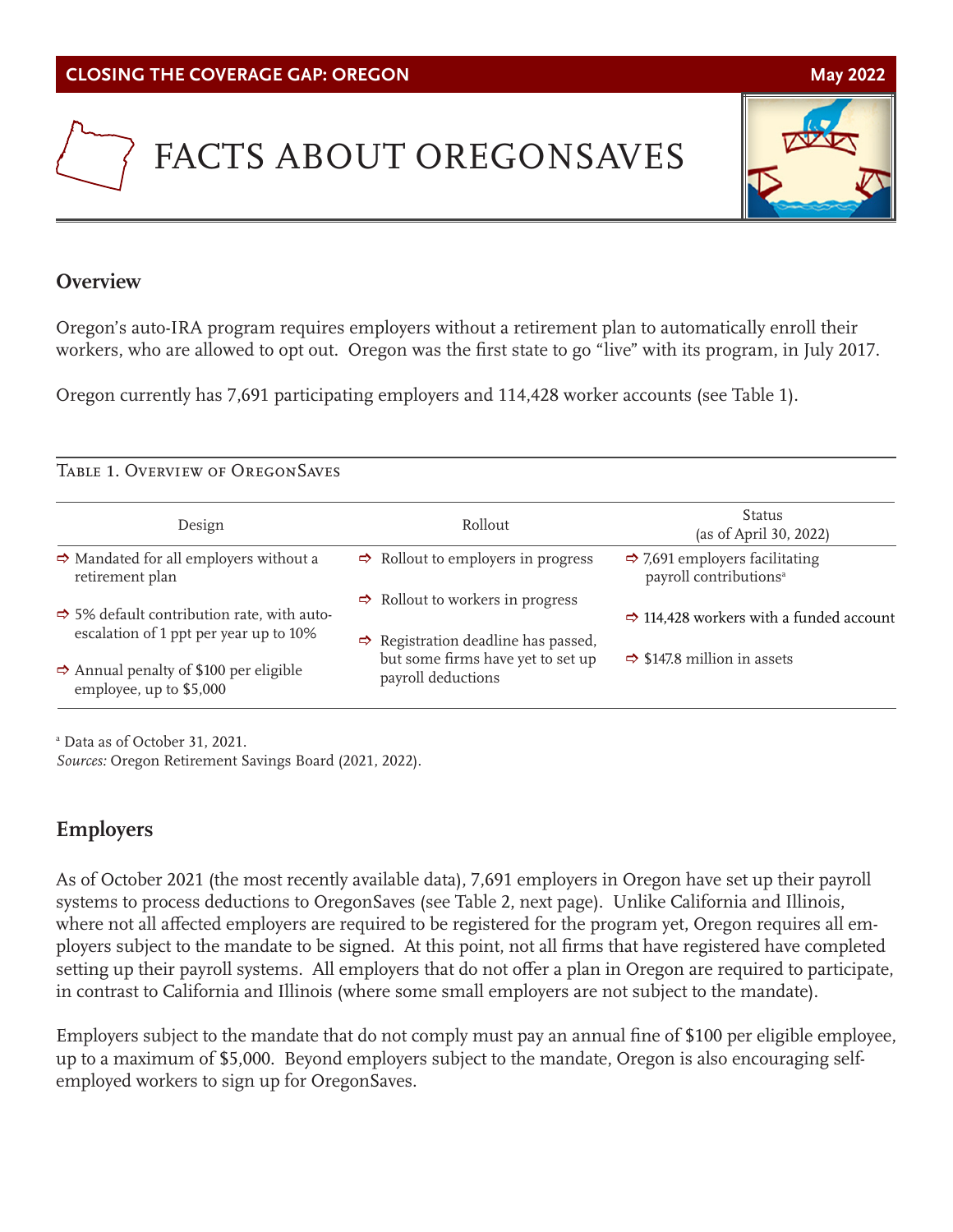Table 2. Number of OregonSaves Employers with Payroll Set Up

| Period       | Employers |  |
|--------------|-----------|--|
| 2021-Q1      | 7,291     |  |
| 2021-Q2      | 7.549     |  |
| 2021-Q3      | 7,677     |  |
| 2021-October | 7,691     |  |

*Source:* Oregon Retirement Savings Board (2021).

### **Employees**

As of March 31, the number of employees with assets in OregonSaves is 114,428. Given the longer period that the program has been in existence, account balances are higher than in California and Illinois. The first \$1,000 in contributions is defaulted into a money market fund; contributions above this amount are defaulted into a target date fund. About one-third of eligible workers have chosen to opt out of participating (see Table 3).

| Period     | Number of accounts<br>(with balances) | Average account<br>balance | Reported<br>opt-out rate <sup>a</sup> |
|------------|---------------------------------------|----------------------------|---------------------------------------|
| 2021-Q2    | 110,047                               | \$1,080                    | 32%                                   |
| 2021-Q3    | 112,674                               | 1,185                      | 32                                    |
| 2021-Q4    | 112,689                               | 1,331                      | 32 <sup>b</sup>                       |
| 2022-April | 114,428                               | 1.292                      | 32 <sup>b</sup>                       |

### Table 3. Selected OregonSaves Employee Outcomes

<sup>a</sup> The participation rate is not necessarily equal to one minus the opt-out rate. See [Quinby et al. \(2019\).](https://crr.bc.edu/working-papers/participation-and-pre-retirement-withdrawals-in-oregons-auto-ira/)

b Data as of October 31, 2021.

*Sources:* Oregon Retirement Savings Board (2021, 2022).

### **Assets**

The program, which is intended to eventually become financially self-sufficient, had assets under management of \$147.8 million by the end of April 2022 (see Table 4 on the next page). To pay for its operating costs, OregonSaves charges an annual fee of approximately 1 percent on program assets.